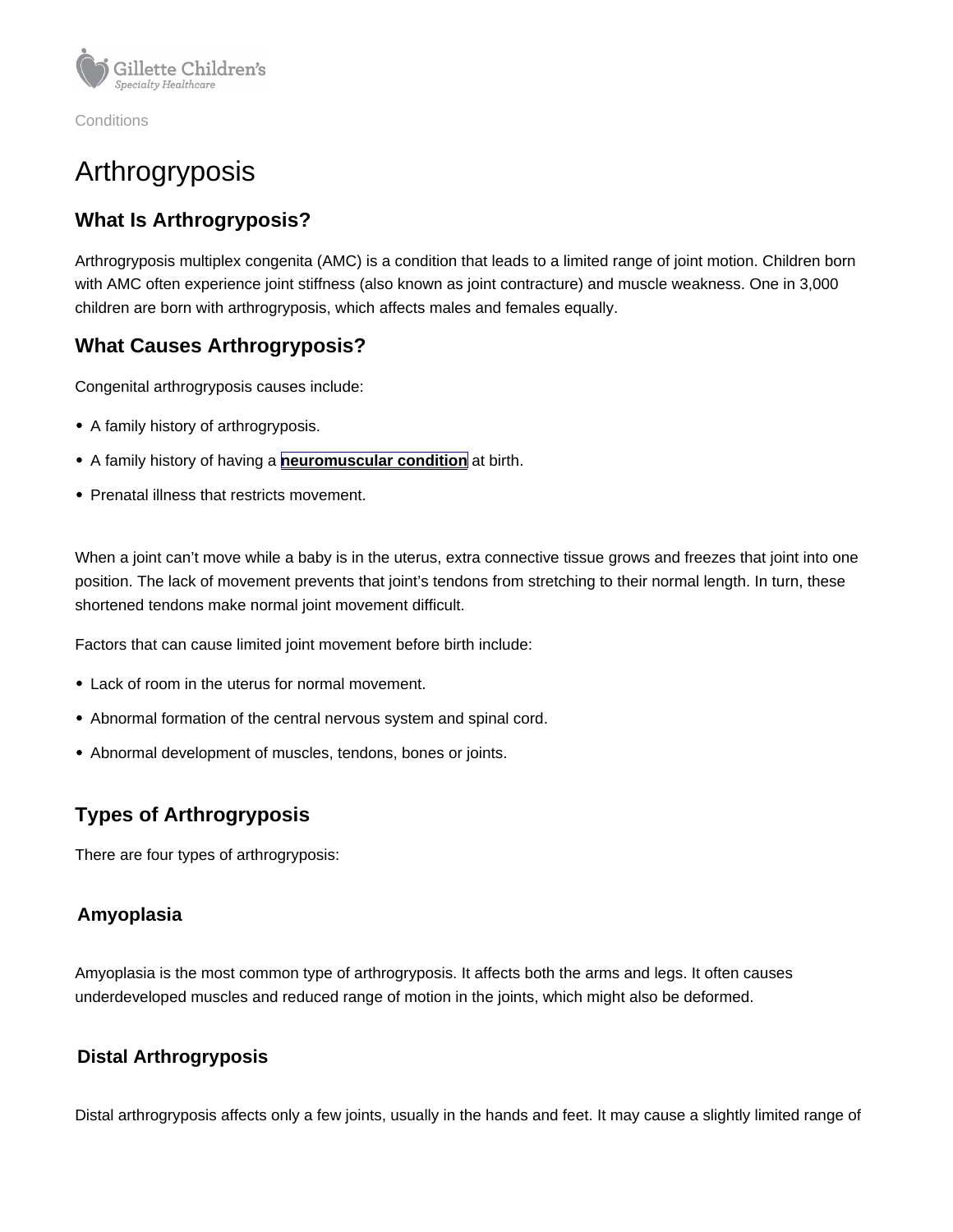motion.

## Classic Arthrogryposis

Classic arthrogryposis affects the hands, wrists, elbows, shoulders, hips, feet and knees to varying degrees. In the most severe cases, it affects nearly every joint in the body, including the jaw and the back. Children who have classic arthrogryposis frequently experience muscle weakness accompanied by joint stiffness.

## Syndromic Arthrogryposis

This type affects internal organs, along with muscles and joints. It can cause breathing problems, speech disorders, and make feeding difficult for infants. It can also occasionally cause developmental delays.

# Arthrogryposis Symptoms and Effects

If your child has arthrogryposis, they might experience some of these common symptoms of AMC:

- Two or more joints that appear malformed.
- Bones above or below the affected joints that appear curved or bowed.
- Joints that move with difficulty.
- Delayed motor development.

In many cases, children who have arthrogryposis can learn to move despite abnormal joint development. In severe cases, arthrogryposis can affect the spine and cause problems with the heart, lungs or other internal organs. Longterm joint misalignment sometimes leads to early or severe osteoarthritis.

## Arthrogryposis Diagnosis and Treatment

Specialists who work with your child will test for three traits. All three must be present to indicate AMC:

- It's congenital: The condition develops before birth.
- It's non-progressive: The condition doesn't worsen over time.
- It causes multiple joint contractures: Two or more joints show limited motion.

If health care providers suspect arthrogryposis in your child, they will perform a physical exam. An [X-ray](https://www.gillettechildrens.org/conditions-care/x-ray) or [ultrasound](https://www.gillettechildrens.org/conditions-care/ultrasound) can help diagnose the condition.

Diagnosing your child early on is an important part of effective arthrogryposis treatment. [Physical therapy](https://www.gillettechildrens.org/conditions-care/physical-therapy) can help improve muscle strength and increase range of joint motion. Removable splints can help make stretching exercises more effective, and casts or braces can help your child walk and balance their weight correctly.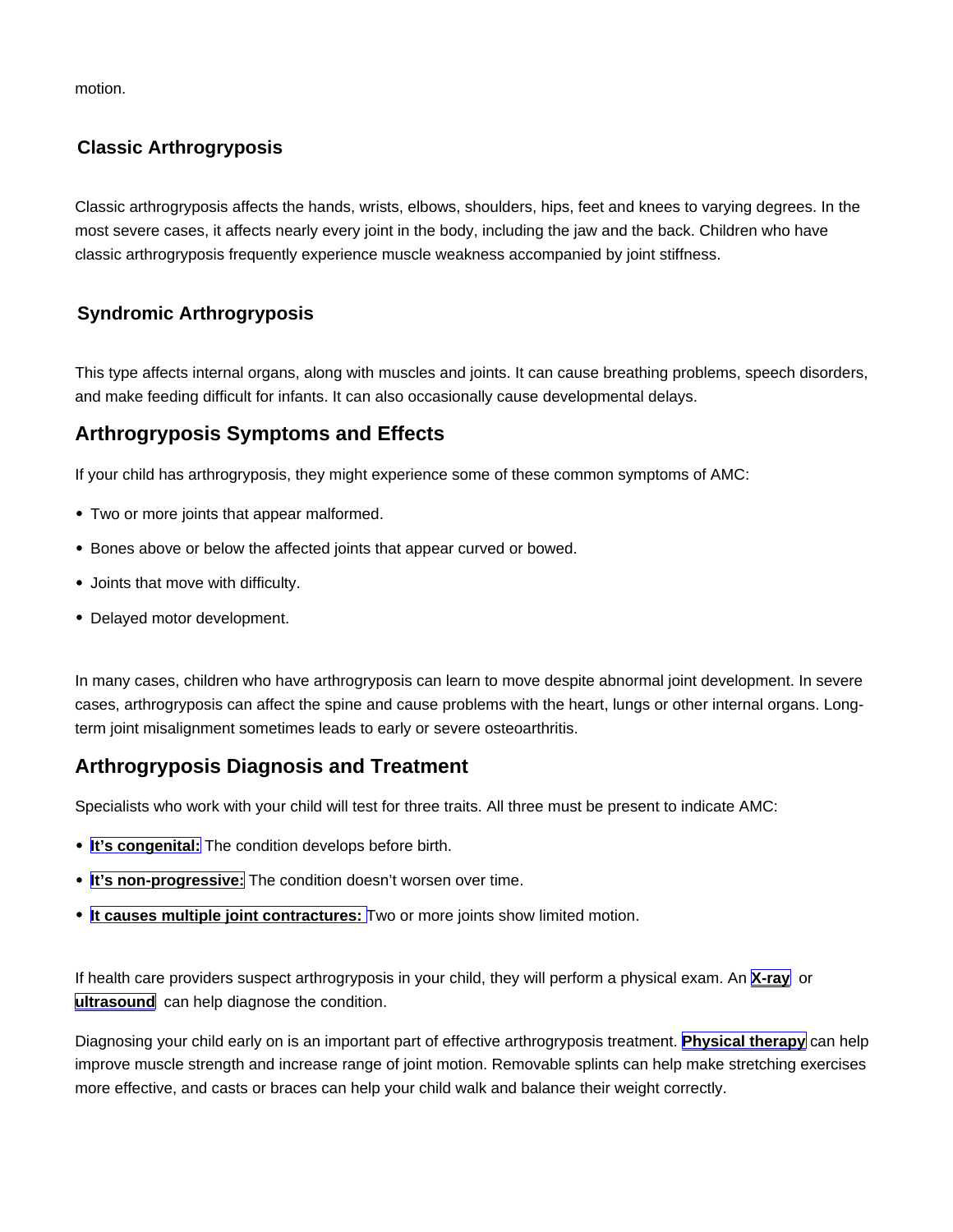Ankle surgery can occasionally improve foot position, while surgery on the knees, hips, elbows and wrists might help your child achieve greater range of motion. In some cases, tendon transfers can improve muscle function.

The most common treatments for arthrogryposis are:

### Open Reduction

Open reduction is a surgery that returns a dislocated or misshapen joint to its proper place. Open reduction is most often used on older children, or in cases where joints don't respond to nonsurgical procedures.

#### **Tenotomy**

Tenotomy is a surgery that releases tight tendons.

#### **Osteotomy**

Osteotomy is a procedure that involves cutting or realigning the bones above or below the affected joint.

#### Cast and braces

Casting and braces are follow-up treatments to an open reduction or osteotomy. A cast helps keep the bones in their proper place. Later, a brace replaces the cast to further correct joint damage. Some children need to wear the brace at all times. Others only need to do so when sleeping or moving.

#### Integrated Care

If your child has AMC, Gillette Children's will work closely with you and your family to create a treatment plan customized to your child's specific needs. Our multidisciplinary team uses in-depth knowledge and expertise to help your child maintain joint mobility and improve joint function.

At Gillette, your child might meet with internationally recognized experts in the following specialties and services:

- [Orthopedics](https://www.gillettechildrens.org/conditions-care/orthopedics) |
- [Occupational therapy](https://www.gillettechildrens.org/conditions-care/occupational-therapy)
- [Physical therapy](https://www.gillettechildrens.org/conditions-care/physical-therapy) .
- [Rehabilitation medicine](https://www.gillettechildrens.org/conditions-care/rehabilitation-services/rehabilitation-medicine) .
- [Rehabilitation therapies](https://www.gillettechildrens.org/conditions-care/rehabilitation-services/rehabilitation-therapies)
- [Assistive technology](https://www.gillettechildrens.org/conditions-care/orthotics-prosthetics-and-seating)